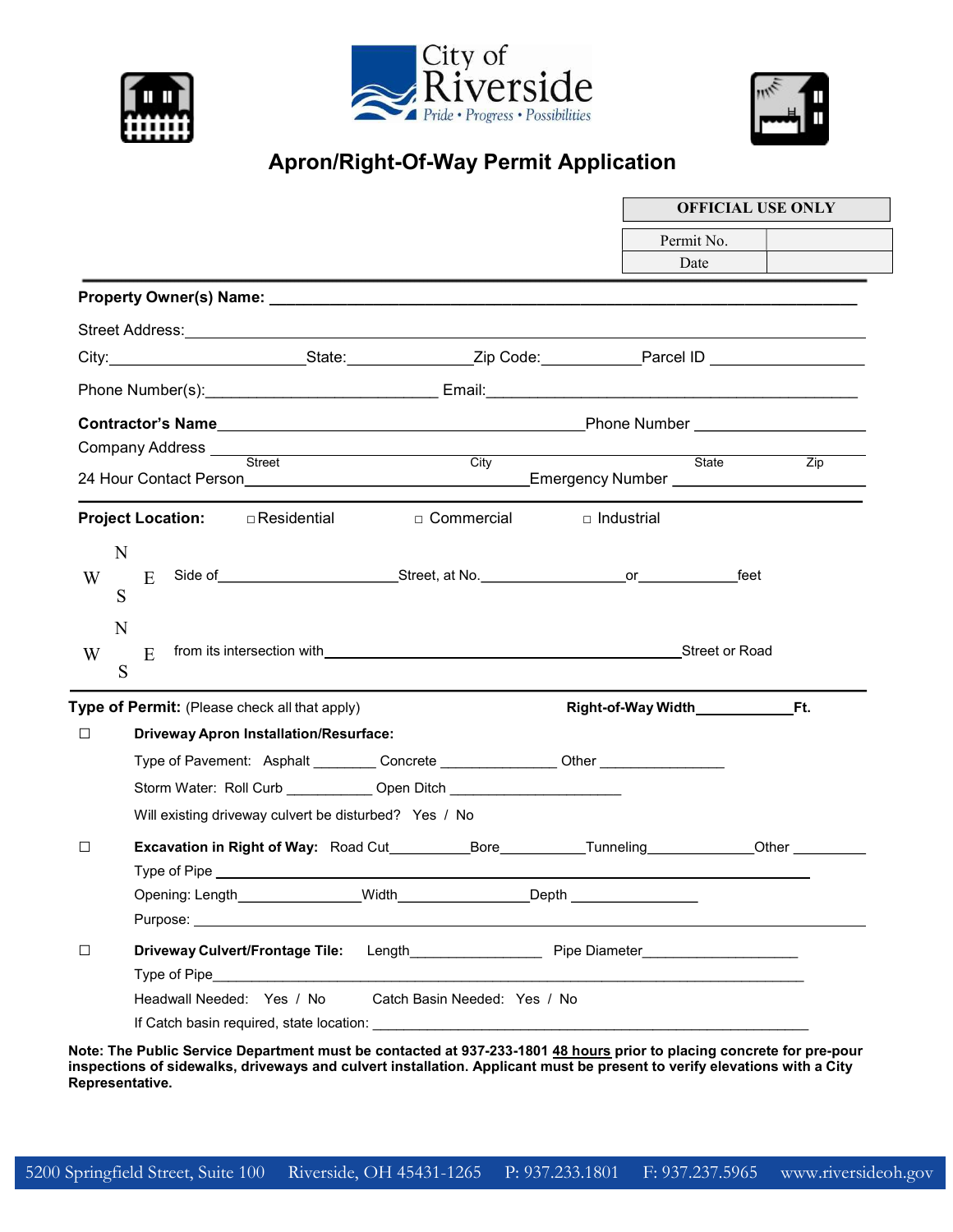If this permit is granted, I (we) agree to place a bond with the City of Riverside that the following conditions will be met:

- 1. That the traffic will be maintained at all times, unless permission is granted by the City of Riverside to close the street. Disturbance to traffic and residents will be kept to a minimum.
- 2. That the disturbance to the right-of-way, in the berm area off of the roadway, and roadway will be kept at a minimum and that trenches will be backfilled with gravel and tamped, so that settlement of the material will be minimized. If settlement does occur, additional suitable material will be put into place and compacted.

**a.** Backfill – ROAD CUT BACKFILL: "Backfill of all excavations supporting arterial and collector streets shall consist of Lean Density Fill (Flowable Fill) Low Strength Mortar meeting the requirements of ODOT LSM-100. Backfill shall be considered supporting a street or a pavement or within a zone of influence adjacent to the pavement extending downward at a 45-degree angle from the back of the curb, or edge of pavement for uncurbed roadways."

**b.** Backfill – Not requiring Lean Density Fill: Backfill of all excavations not requiring Lean Density Fill shall consist of granular backfill meeting the requirements of ODOT Item 310, compacted to 95% modified Proctor in six-inch lifts, or may be Lean Density Fill. Excavated material shall not be used as backfill.

- **c.** Backfill shall extend from the top of the bedding to the underside of the surface restoration.
- 3. That the street surface and adjacent right-of-way at the trench will be replaced with material of the type that was removed and the new surface will conform to grade of the undisturbed surface.
- 4. That lights, signs, barricades, and if necessary, flagman and watchman, will be placed on the job for the protection of traffic at all times, day and night, during the time work is being done. The codes of the Ohio Department of Transportation Manual of Uniform Control Devices and special instruction given by the City of Riverside Road Superintendent will be met.
- 5. That the attached rules, policies, and specifications set forth by Riverside will be fully adhered to.
- 6. That responsibility under this permit will remain in force until a release has been granted by the City of Riverside Road Superintendent.
- 7. None of this above work shall be started in Riverside's right-of-way prior to approval of this application.
- 8. Fees. Permit Fee is \$25.00 Residential; \$75.00 Nonresidential. **Work without permit is double permit fee. .** One (1) print of work to be done is to be submitted with application.
- Other Conditions:

|    | лиген сопситенти.                                                                                  |  |  |  |  |  |
|----|----------------------------------------------------------------------------------------------------|--|--|--|--|--|
| а. |                                                                                                    |  |  |  |  |  |
| b. |                                                                                                    |  |  |  |  |  |
| C. |                                                                                                    |  |  |  |  |  |
|    | d. That I (we) assume the responsibility for and will save the City of Riverside harmless from any |  |  |  |  |  |
|    | and all claims for personal injuries and property damages arising from this work with minimum      |  |  |  |  |  |
|    | coverage of at least \$300,000.00/500,000.00 for personal injuries and \$500,000.00 for property   |  |  |  |  |  |
|    | damages. To cover this responsibility, I (we) have the following insurance which is now in force   |  |  |  |  |  |

and will remain in force during the prosecution of this work.

## □ I acknowledge receipt of "Right-of-Way Construction Requirements and Specifications" (Initials):

| Insurance Amount Policy # Phone                                                             |  |                         |  |  |
|---------------------------------------------------------------------------------------------|--|-------------------------|--|--|
|                                                                                             |  |                         |  |  |
|                                                                                             |  |                         |  |  |
| Signature of Applicant: Signature of Applicant:                                             |  |                         |  |  |
| Date application and fee received: ______________Staff Initials: ________Receipt #_________ |  | To Be Completed by City |  |  |
| Application is: $\Box$ APPROVED $\Box$ DENIED                                               |  |                         |  |  |
|                                                                                             |  | Date: 2008              |  |  |
|                                                                                             |  | Date: <u>Date:</u>      |  |  |
|                                                                                             |  | Date: $\qquad \qquad$   |  |  |